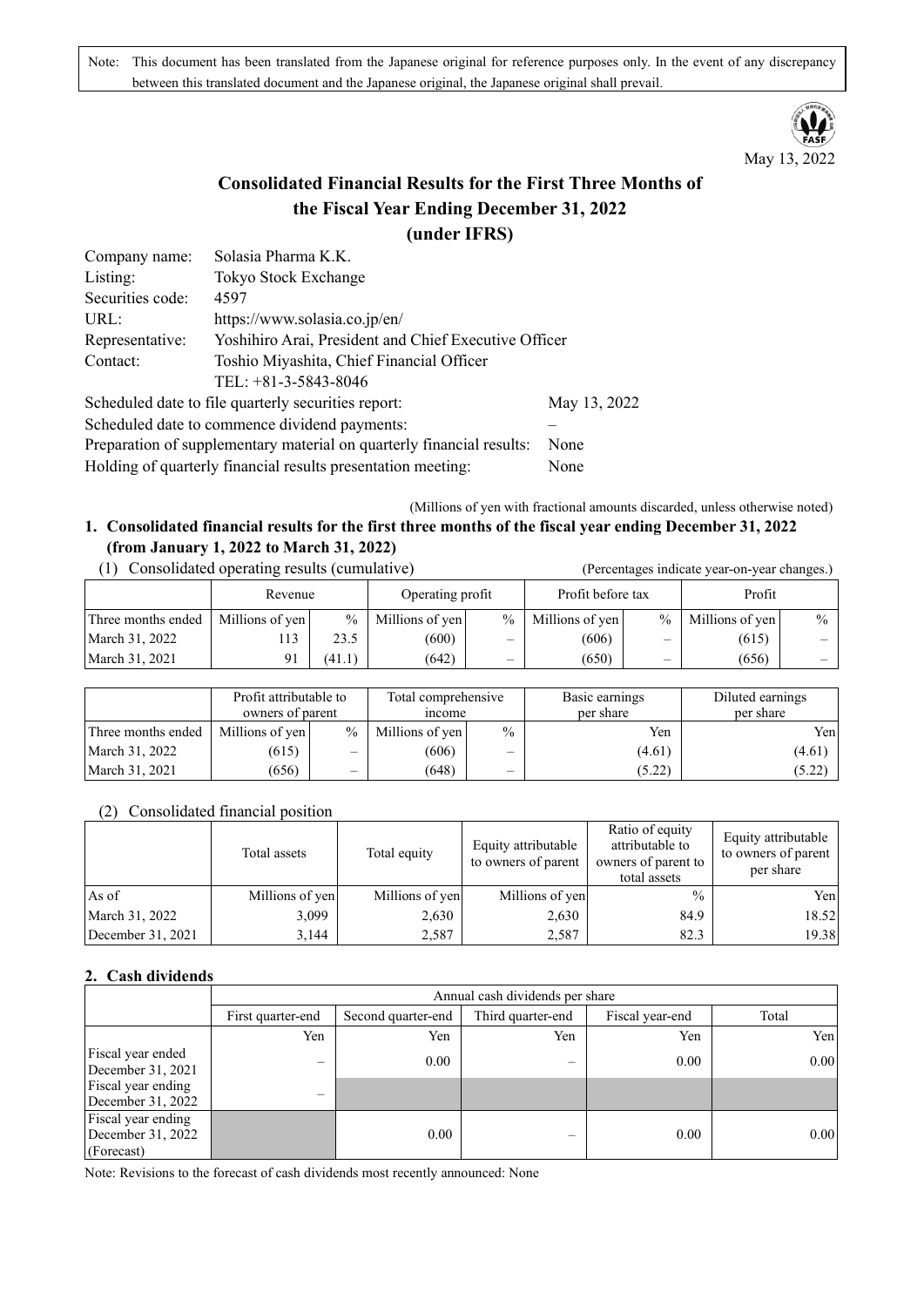## **3. Consolidated earnings forecasts for the fiscal year ending December 31, 2022 (from January 1, 2022 to December 31, 2022)**

|                    | Revenue  |               |          |               | Operating profit   Profit before tax |                           | Profit          |        | Profit<br>attributable to<br>owners of parent |                           | Basic earnings<br>per share |
|--------------------|----------|---------------|----------|---------------|--------------------------------------|---------------------------|-----------------|--------|-----------------------------------------------|---------------------------|-----------------------------|
|                    | Millions | $\frac{0}{0}$ | Millions | $\frac{0}{0}$ | Millions                             | $\frac{0}{0}$             | <b>Millions</b> | $\%$   | <b>Millions</b>                               | $\frac{0}{0}$             | Yen                         |
|                    | of yen   |               | of ven   |               | of yen                               |                           | of ven          |        | of yen                                        |                           |                             |
| Fiscal year ending | 2,300    | 311.4         | (1,100)  | —             | $(1,100)$                            | -                         | (1,200)         |        | (1,200)                                       | –                         | (8.45)                      |
| December $31,2022$ | $\sim$   | $\sim$        | $\sim$   | $\sim$        | $\sim$                               | $\widetilde{\phantom{m}}$ | $\sim$          | $\sim$ | $\sim$                                        | $\widetilde{\phantom{m}}$ | $\sim$                      |
|                    | 3.800    | 579.8         | l 50 I   | -             | l 50 I                               |                           | 50              | –      | 50                                            |                           | 0.35                        |

(Percentages indicate year-on-year changes.)

Note: Revisions to the consolidated earnings forecasts most recently announced: None

#### \* Notes

- (1) Changes in significant subsidiaries during the period (changes in specified subsidiaries resulting in the change in scope of consolidation): None
- (2) Changes in accounting policies and changes in accounting estimates
	- 1) Changes in accounting policies required by IFRS: None
	- 2) Changes in accounting policies due to other reasons: None
	- 3) Changes in accounting estimates: None
- (3) Number of issued shares (ordinary shares)
	- 1) Total number of issued shares at the end of the period (including treasury shares)

| As of March 31, 2022    | 142,451,310 shares |
|-------------------------|--------------------|
| As of December 31, 2021 | 133,946,210 shares |

2) Number of treasury shares at the end of the period

| As of March 31, 2022    | $436.210$ shares |
|-------------------------|------------------|
| As of December 31, 2021 | $440.010$ shares |

3) Average number of shares during the period (cumulative from the beginning of the fiscal year)

| For the three months ended March 31, 2022 | 133,528,611 shares |
|-------------------------------------------|--------------------|
| For the three months ended March 31, 2021 | 125,694,543 shares |

- \* Quarterly consolidated financial results reports are not subject to quarterly review procedures by the Company's independent auditor.
- \* Proper use of earnings forecasts, and other special matters

The forward-looking statements, including earnings forecasts, contained in these materials are based on information currently available to the Company and on certain assumptions deemed to be reasonable. Actual business and other results may differ from the statements herein due to various factors.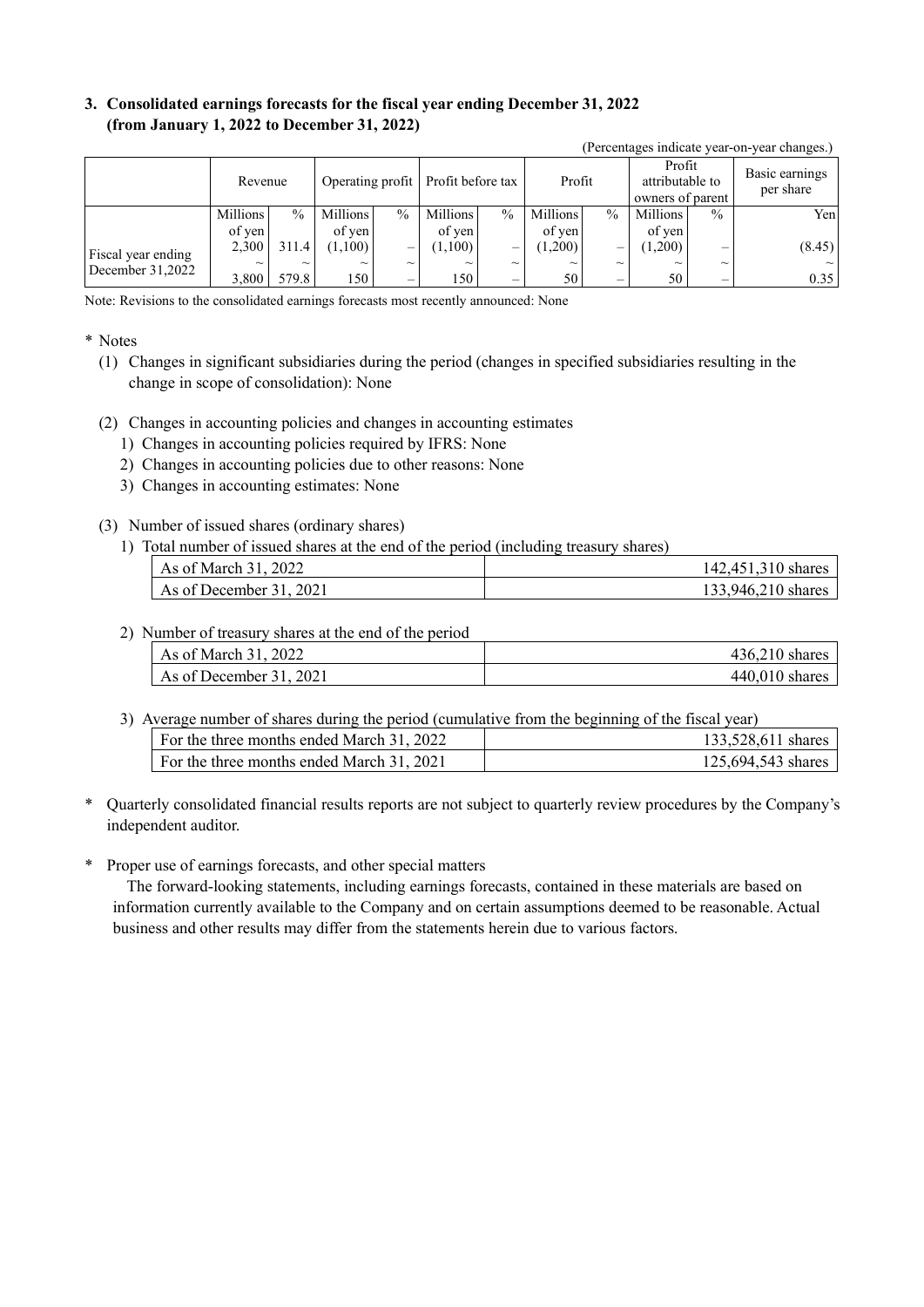# **[Attached Material]**

# **Index**

| 1.  |  |
|-----|--|
| (1) |  |
| (2) |  |
| (3) |  |
| 2.  |  |
| (1) |  |
| (2) |  |
| (3) |  |
| (4) |  |
| (5) |  |
| (6) |  |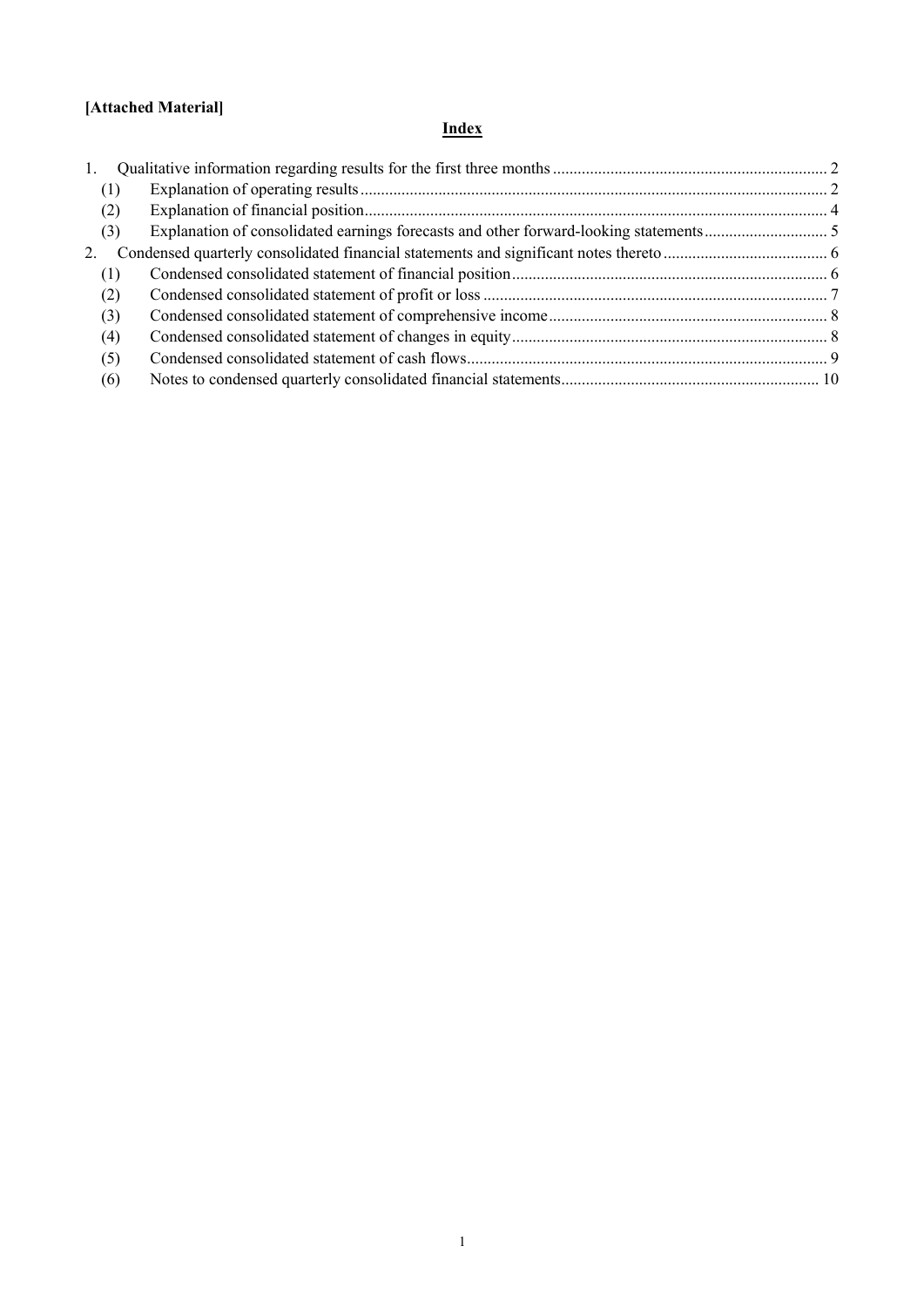## <span id="page-3-0"></span>**1. Qualitative information regarding results for the first three months**

- <span id="page-3-1"></span>(1) Explanation of operating results
	- 1) Overview of results

Operating results

|                         |                                      |                                      | (Millions of yen) |
|-------------------------|--------------------------------------|--------------------------------------|-------------------|
|                         | Three months ended<br>March 31, 2021 | Three months ended<br>March 31, 2022 | Year-on-year      |
| Revenue                 | 91                                   | 113                                  | 21                |
| Gross profit            | 50                                   | 82                                   | 32                |
| Operating profit (loss) | (642)                                | (600)                                | 42                |
| Profit (loss)           | (656)                                | (615)                                | 4 <sub>1</sub>    |

The Group intends to focus business operations on expanding its oncology development pipeline, which consists of two products that have already been launched and three in the later stage of development. Under this goal, the Group primarily engaged in the following business activities in the three months ended March 31, 2022.

## [**Launched products (development completed)**] **SP-01 (Chemotherapy-induced nausea and vomiting) SP-03 (Oral mucositis/stomatitis caused by chemotherapy and radiotherapy)**

The COVID-19 pandemic significantly restrained marketing activities of the Group's and sales partners' medical representatives (MRs), including their access to medical sites. This in turn had an impact on the prescription and delivery volumes of Sancuso® (SP-01) and episil® (SP-03), which were mainly sold in China.

#### **[Pipeline products in the clinical study and later phase]**

### **SP-02 (Relapsed or Refractory Peripheral T-cell Lymphoma)**

In 2020, the Company confirmed that primary endpoints were met in the global Phase II clinical trial (pivotal study) of SP-02, and based on these favorable results, at the end of June 2021 the Company filed a New Drug Application (NDA) for the pipeline product with regulatory authorities in Japan. As of the date of submission of this document, the Company is making necessary preparations with an eye toward obtaining approval in the second quarter of the fiscal year ending December 2022.

#### **SP-05 (Increase in antitumor efficacy of fluorouracil**)

For the global Phase III clinical trial (pivotal study) of SP-05, as of the date of submission of this document, Isofol Medical AB (publ) (STO: ISOFOL), Solasia's partner is analyzing the trial data in the aim of obtaining top-line results in the second or third quarter of the fiscal year ending December 2022.

#### [**Pipeline products in the non-clinical study phase**]

#### **SP-04 (Chemotherapy-induced peripheral neuropathy)**

Based on the results of the Phase III clinical trial of SP-04 targeting oxaliplatin-induced peripheral neuropathy, the Company has decided to park the development of the pipeline product for this indication; instead, we have determined to conduct additional animal studies to investigate the product's potential in treating taxane-induced peripheral neuropathy.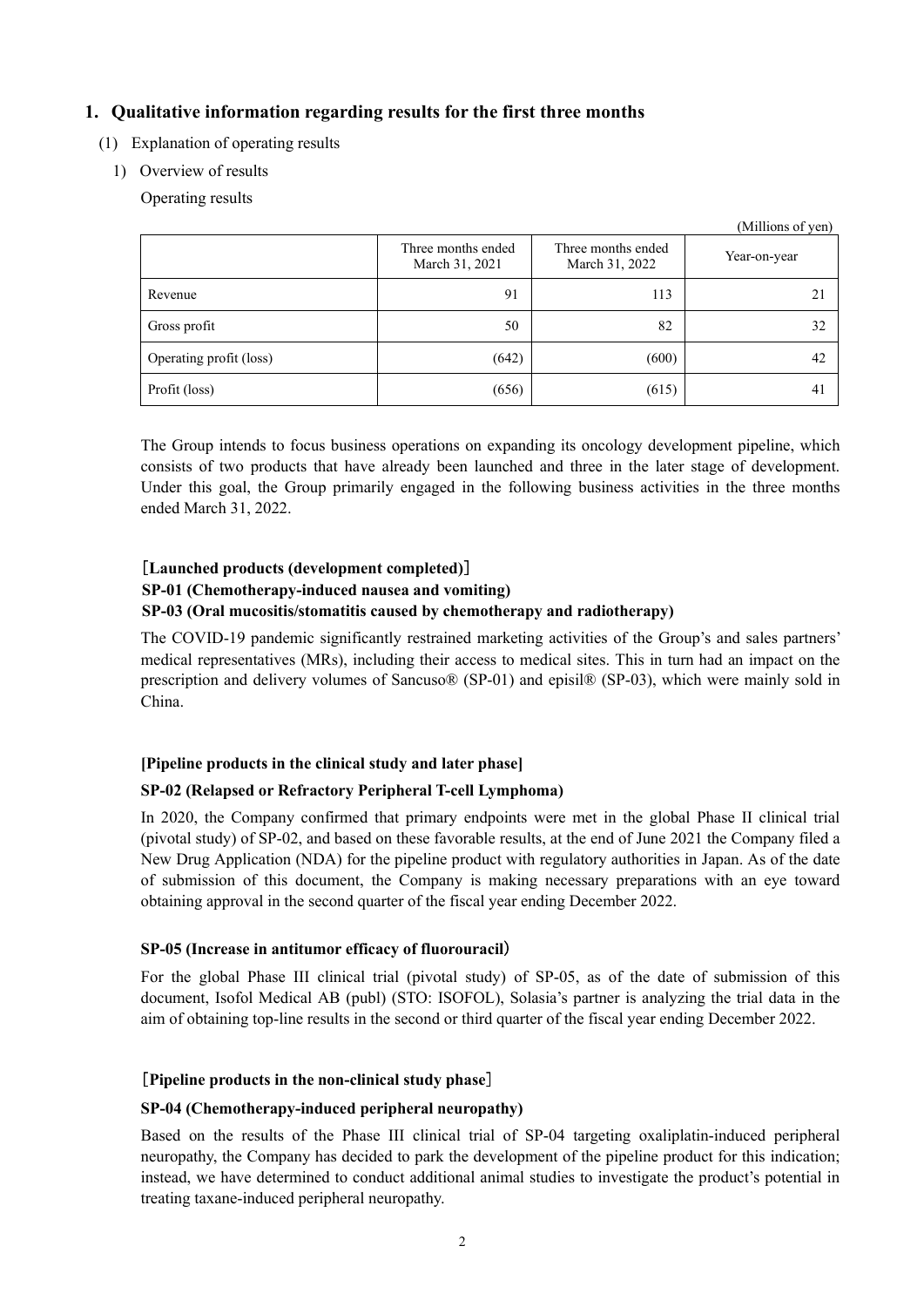As indicated above, we have focused on achieving progress in terms of both our products and pipeline products. On the financial front, however, we continue making up-front investments, as product sales have just entered the initial stages. Given these circumstances, our financial performance during the three months ended March 31, 2022, was as follows.

### [Revenue, Gross profit]

During the three months ended March 31, 2022, revenue totaled 113 million yen. Revenue mainly came from the sales of pipeline products of Sancuso® (SP-01) and episil® (SP-03). In addition, gross profit amounted to 82 million yen.

|                                                       |                                      |                                      | (Millions of yen) |
|-------------------------------------------------------|--------------------------------------|--------------------------------------|-------------------|
|                                                       | Three months ended<br>March 31, 2021 | Three months ended<br>March 31, 2022 | Year-on-year      |
| R&D expenses                                          | 258                                  | 177                                  | (80)              |
| SG&A expenses                                         | 434                                  | 505                                  | 70                |
| Total                                                 | 692                                  | 682                                  | (9)               |
| (Breakdown)<br>Personnel expenses                     | 190                                  | 207                                  | 16                |
| Outsourcing expenses                                  | 336                                  | 290                                  | (45)              |
| Depreciation and amortization of<br>intangible assets | 123                                  | 124                                  | $\Omega$          |
| Other                                                 | 41                                   | 60                                   | 18                |

#### Breakdown of R&D and SG&A expenses

[R&D expenses, SG&A expenses, Operating profit (loss), Profit (loss)]

R&D expenses amounted to 177 million yen. This amount is mainly attributable to expenses incurred for a multinational phase III clinical study of SP-05. SG&A expenses amounted to 505 million yen, up 70 million yen year on year.

The Company incurred an operating loss of 600 million yen.

The Company incurred an overall loss of 615 million yen.

## [Capitalized costs included in intangible assets and amortization of intangible assets]

The Group posted a 3 million yen increase in intangible assets attributable to development costs and inlicensing expenses recognized as assets among pipeline investment outlays. In the three months ended March 31, 2022, pipeline investment amounted to 181 million yen. This figure includes the 3 million yen in intangible assets derived from capitalization of such outlays and 177 million yen in R&D expenses. However, amortization of intangible assets related to the pipeline product Sancuso<sup>®</sup> (SP-01) and episil<sup>®</sup> (SP-03), leading to amortization of 109 million yen during the three months under review. As a result, the balance of intangible assets was 1,973 million yen as of March 31, 2022.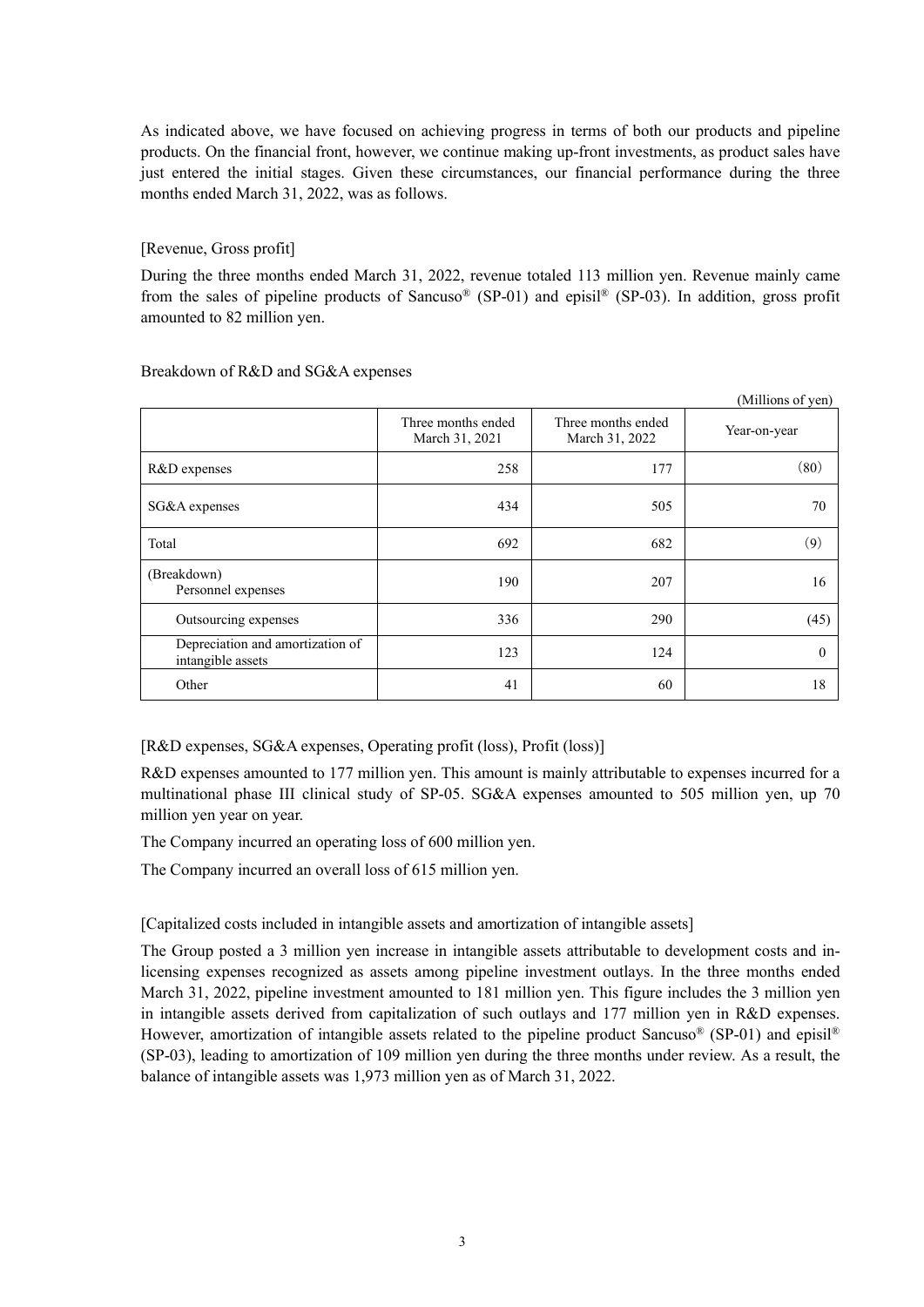#### 2) Cash flows

|                                                        |                                      |                                      | (Millions of yen) |
|--------------------------------------------------------|--------------------------------------|--------------------------------------|-------------------|
|                                                        | Three months ended<br>March 31, 2021 | Three months ended<br>March 31, 2022 | Year-on-year      |
| Net cash provided by (used in)<br>operating activities | (650)                                | (569)                                | 81                |
| Net cash provided by (used in)<br>investing activities | (3)                                  | (4)                                  |                   |
| Net cash provided by (used in)<br>financing activities | (99)                                 | 638                                  | 737               |

#### [Cash flows from operating activities]

Net cash used in operating activities amounted to 569 million yen (compared with 650 million yen in net cash used in these activities in the corresponding period of the previous fiscal year), which was mainly attributable to loss before tax of 606 million yen.

#### [Cash flows from investing activities]

Net cash used in investing activities amounted to 4 million yen (compared with 3 million yen used in these activities in the corresponding period of the previous fiscal year), mainly attributable to 4 million yen in outflows related to capitalized development investment.

#### [Cash flows from financing activities]

Net cash provided by financing activities amounted to 638 million yen (compared with 99 million yen used in these activities in the same period of the previous year). This figure was mainly attributable to 638 million yen in proceeds from issuance of new shares by the exercise of warrants.

3) R&D activities

R&D expenses amounted to 177 million yen. This amount is mainly attributable to expenses incurred for a multinational phase III clinical study of SP-05. In addition, the Company recorded a 3 million yen increase in intangible assets attributable to development costs, which have been recognized as assets from among pipeline investment outlays. Meanwhile, total pipeline investment amounted to 181 million yen.

Details regarding progress achieved with pipeline products are please refer to today's news release, entitled "Business Overview of Pipeline Products".

#### <span id="page-5-0"></span>(2) Explanation of financial position

As of March 31, 2022, total assets amounted to 3,099 million yen, down 45 million yen from the previous year-end. Current assets were 967 million yen, including 790 million yen in cash and cash equivalents. Noncurrent assets came to 2,131 million yen. This figure includes 1,973 million yen in intangible assets constituting the capitalized amount of development investment.

Total liabilities totaled 468 million yen, down 87 million yen from the previous year-end. Current liabilities were 415 million yen, including 311 million yen in trade and other payables. Non-current liabilities amounted to 53 million yen, mainly due to 25 million yen in lease liabilities 17 million yen in deferred tax liabilities.

Total equity equaled 2,630 million yen, up 42 million yen from the previous year-end. The increase was mainly attributable to 638 million yen in proceeds from issuance of new shares. The decrease was mainly attributable to the overall loss of 615 million yen.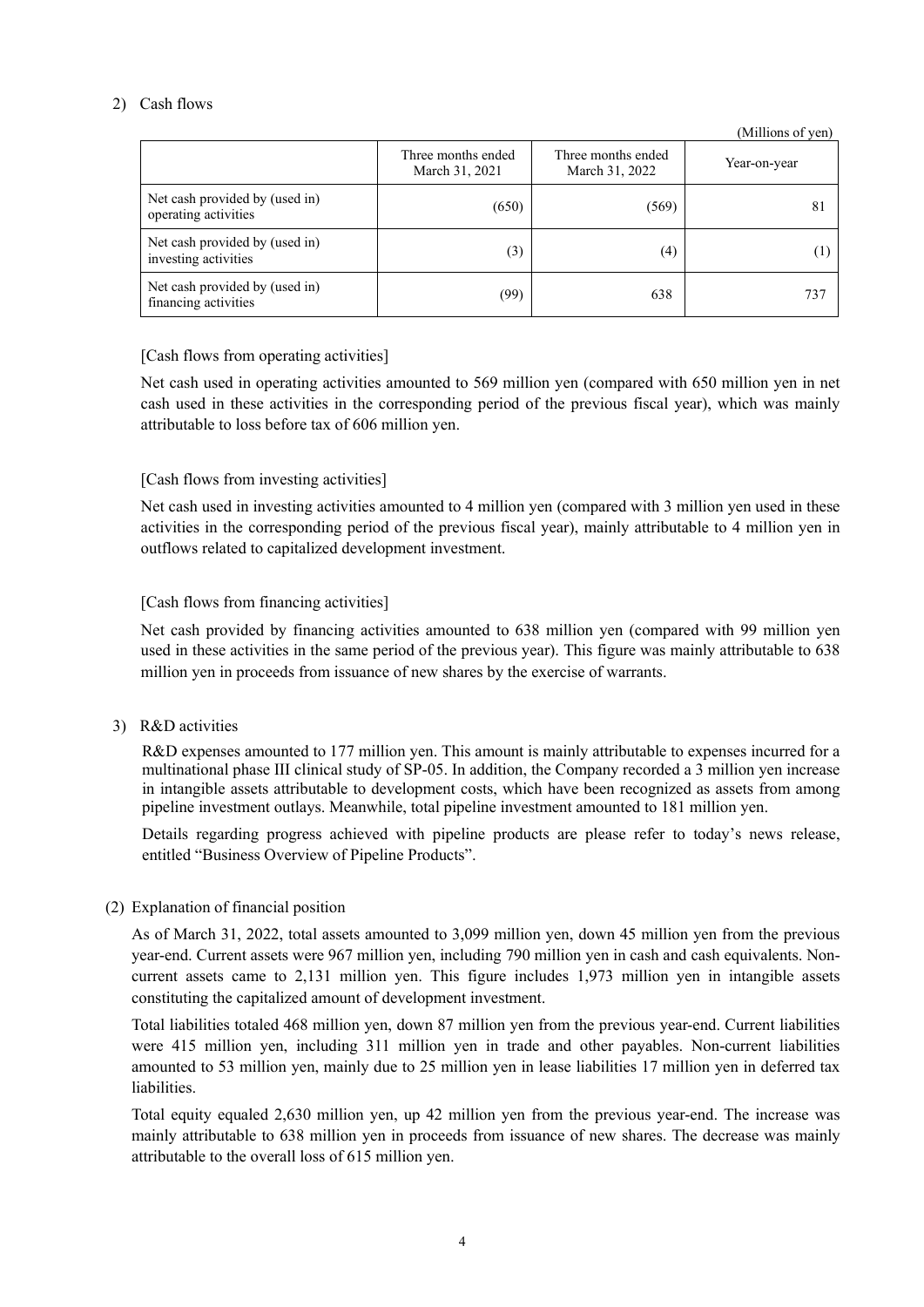#### <span id="page-6-0"></span>(3) Explanation of consolidated earnings forecasts and other forward-looking statements

The consolidated earnings forecasts for the fiscal year ending December 31, 2022 (announced on February 9, 2022) reflect the impact of the COVID-19 pandemic to some extent, and the Company has made no change to its forecasts as of the date this document was published. However, if the spread of the virus continues longer than anticipated, we cannot deny the possibility that it could have a stronger impact on product sales, out-licensing its pipeline products, development (primarily clinical development), and other elements of our business than initially estimated. We will promptly disclose any potential impact on our earnings forecasts as soon as the Company becomes clear.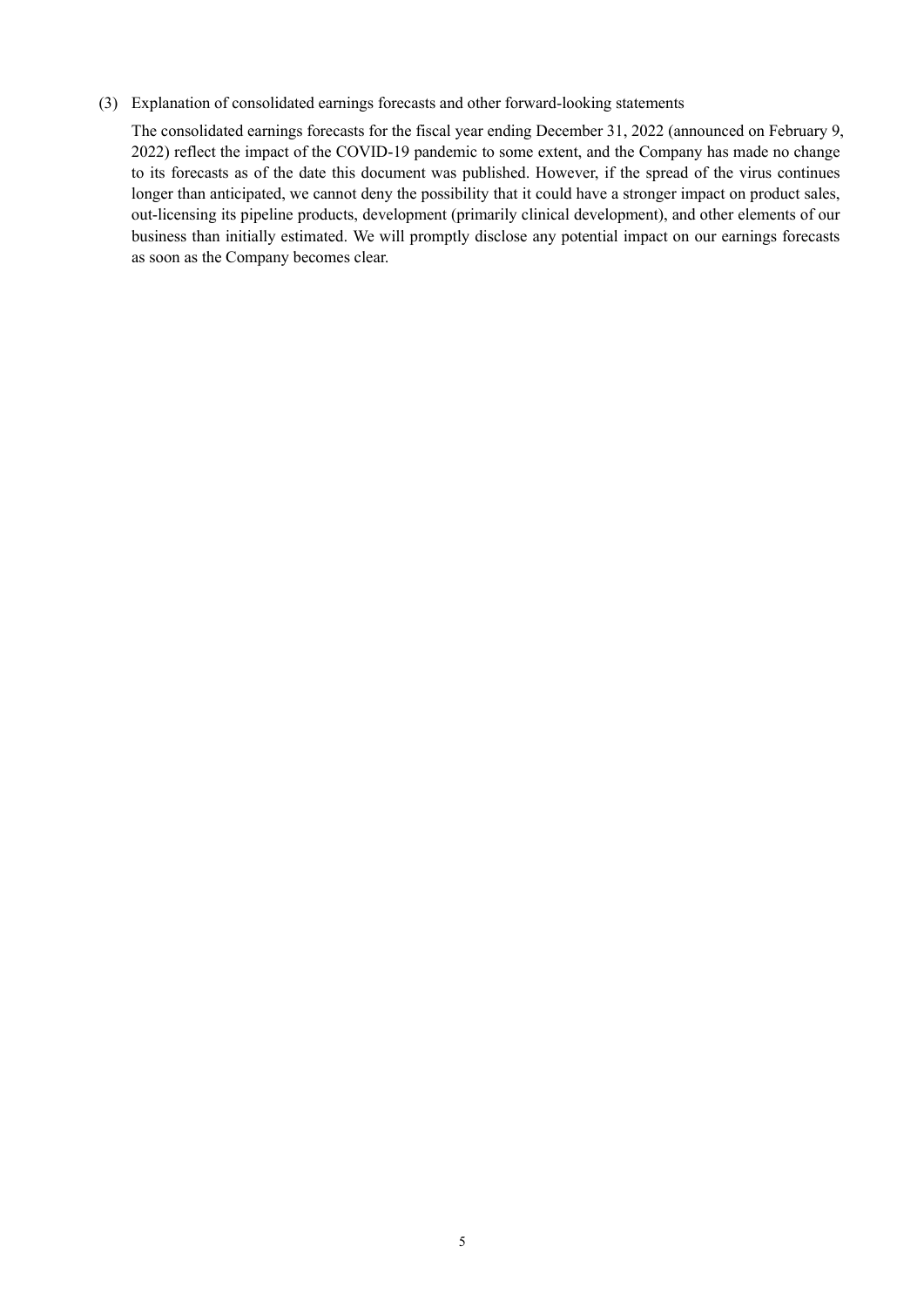# <span id="page-7-0"></span>**2. Condensed quarterly consolidated financial statements and significant notes thereto**

<span id="page-7-1"></span>(1) Condensed consolidated statement of financial position

|                               |                         | (Millions of yen)    |
|-------------------------------|-------------------------|----------------------|
|                               | As of December 31, 2021 | As of March 31, 2022 |
| Assets                        |                         |                      |
| Current assets                |                         |                      |
| Cash and cash equivalents     | 714                     | 790                  |
| Trade and other receivables   | 126                     | 129                  |
| Inventories                   | $\mathbf{0}$            | 2                    |
| Other current assets          | 53                      | 44                   |
| Total current assets          | 894                     | 967                  |
| Non-current assets            |                         |                      |
| Property, plant and equipment | 36                      | 34                   |
| Light-of-use asset            | 84                      | 73                   |
| Intangible assets             | 2,079                   | 1,973                |
| Other non-current assets      | 49                      | 49                   |
| Total non-current assets      | 2,249                   | 2,131                |
| Total assets                  | 3,144                   | 3,099                |
| Liabilities and equity        |                         |                      |
| Liabilities                   |                         |                      |
| Current liabilities           |                         |                      |
| Trade and other payables      | 386                     | 311                  |
| Lease liabilities             | 47                      | 48                   |
| Other current liabilities     | 55                      | 55                   |
| Total current liabilities     | 489                     | 415                  |
| Non-current liabilities       |                         |                      |
| Deferred tax liabilities      | 18                      | 17                   |
| Lease liabilities             | 37                      | 25                   |
| Other non-current liabilities | 10                      | 10                   |
| Total non-current liabilities | 67                      | 53                   |
| <b>Total liabilities</b>      | 556                     | 468                  |
| Equity                        |                         |                      |
| Share capital                 | 2,110                   | 2,435                |
| Capital surplus               | 5,738                   | 6,053                |
| Retained earnings             | (5,204)                 | (5, 819)             |
| Treasury stock                | (70)                    | (70)                 |
| Other components of equity    | 13                      | $30\,$               |
| Total equity                  | 2,587                   | 2,630                |
| Total liabilities and equity  | 3,144                   | 3,099                |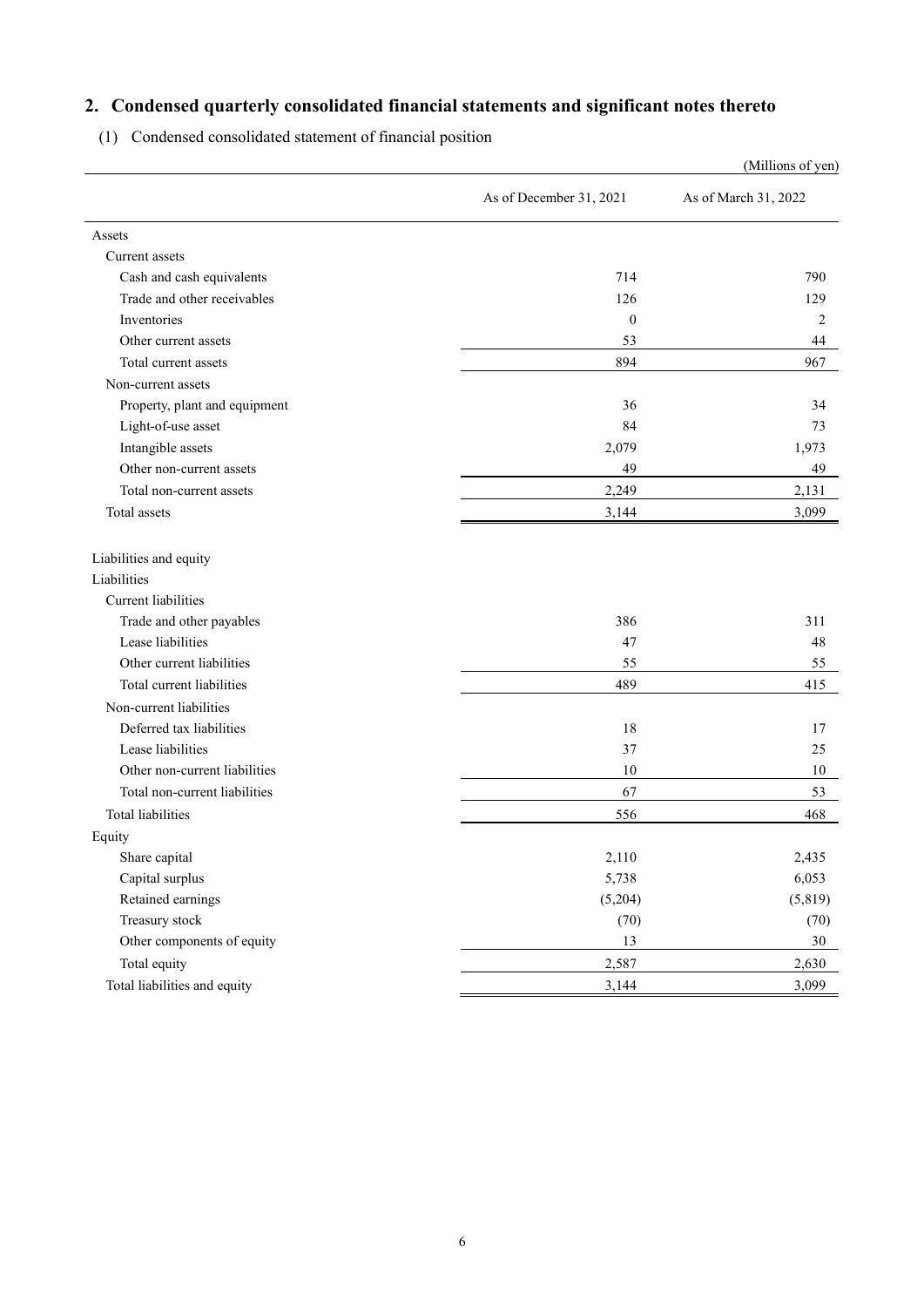# <span id="page-8-0"></span>(2) Condensed consolidated statement of profit or loss

|                                              |                                      | (Millions of yen)                    |
|----------------------------------------------|--------------------------------------|--------------------------------------|
|                                              | Three months ended<br>March 31, 2021 | Three months ended<br>March 31, 2022 |
| Revenue                                      | 91                                   | 113                                  |
| Cost of sales                                | 41                                   | 30                                   |
| Gross profit                                 | 50                                   | 82                                   |
| Research and development expenses            | 258                                  | 177                                  |
| Selling, general and administrative expenses | 434                                  | 505                                  |
| Operating profit (loss)                      | (642)                                | (600)                                |
| Finance income                               | $\mathbf{0}$                         | $\mathbf{0}$                         |
| Finance costs                                | 8                                    | 6                                    |
| Profit (loss) before tax                     | (650)                                | (606)                                |
| Income taxes                                 | 5                                    | 8                                    |
| Profit (loss)                                | (656)                                | (615)                                |
| Profit (loss) attributable to:               |                                      |                                      |
| Owners of parent                             | (656)                                | (615)                                |
| Earnings (loss) per share                    |                                      |                                      |
| Basic earnings (loss) per share [yen]        | (5.22)                               | (4.61)                               |
| Diluted earnings (loss) per share [yen]      | (5.22)                               | (4.61)                               |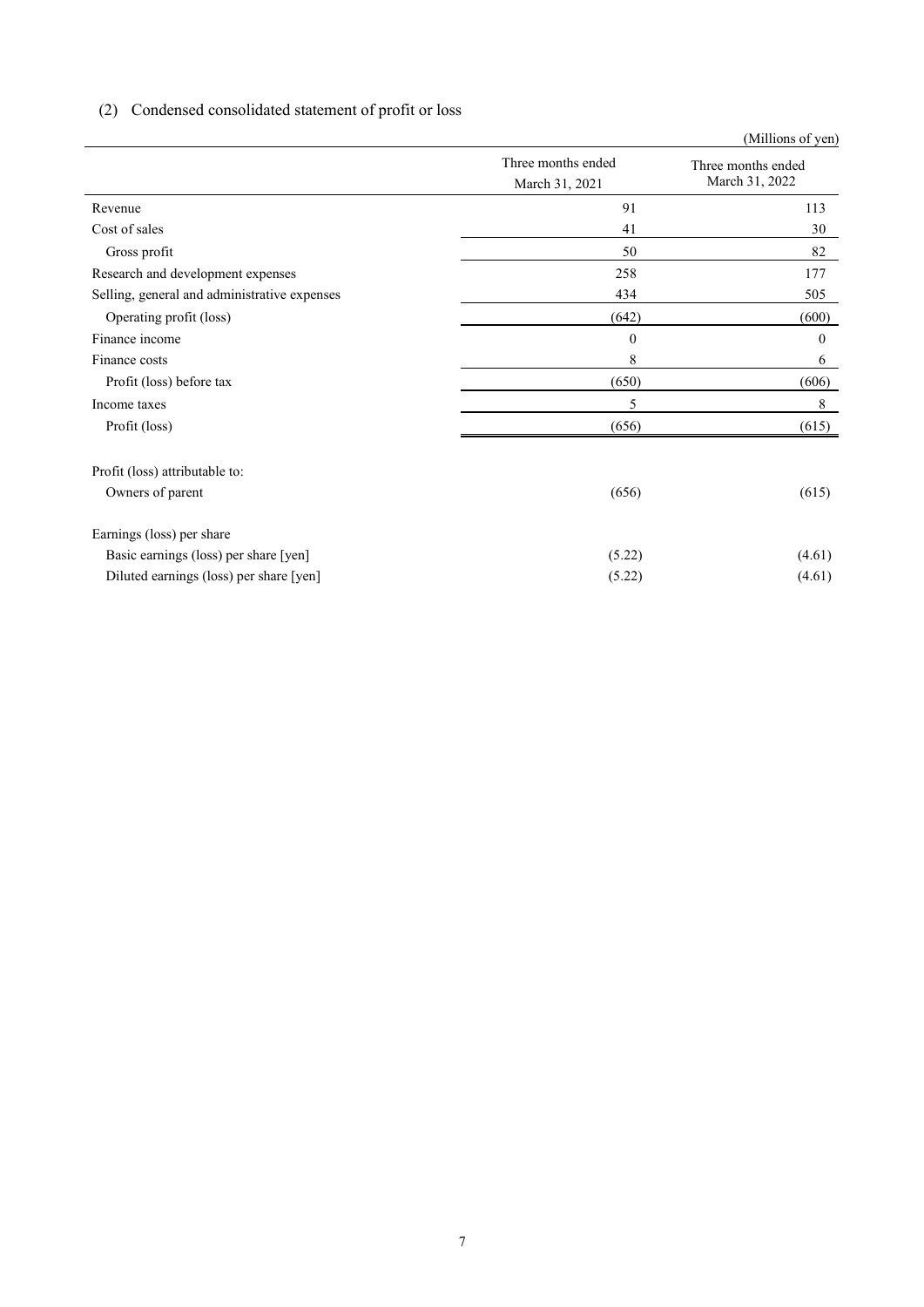#### <span id="page-9-0"></span>(3) Condensed consolidated statement of comprehensive income

|                                                           |                                      | (Millions of yen)                    |
|-----------------------------------------------------------|--------------------------------------|--------------------------------------|
|                                                           | Three months ended<br>March 31, 2021 | Three months ended<br>March 31, 2022 |
| Profit (loss)                                             | (656)                                | (615)                                |
| Other comprehensive income                                |                                      |                                      |
| Items that may be reclassified to profit or loss          |                                      |                                      |
| Exchange differences on translation of foreign operations |                                      | 8                                    |
| Subtotal                                                  |                                      | 8                                    |
| Total other comprehensive income                          | 7                                    | 8                                    |
| Comprehensive income                                      | (648)                                | (606)                                |
| Comprehensive income attributable to:<br>Owners of parent | (648)                                | (606)                                |

# <span id="page-9-1"></span>(4) Condensed consolidated statement of changes in equity

(Millions of yen)

|                                                    |                          |                          |                          |                             | Other components of equity                                |                          |                                                                        |                 |
|----------------------------------------------------|--------------------------|--------------------------|--------------------------|-----------------------------|-----------------------------------------------------------|--------------------------|------------------------------------------------------------------------|-----------------|
|                                                    | Share<br>capital         | Capital<br>surplus       | earnings                 | Retained Treasury<br>shares | Exchange<br>on<br>translation<br>of foreign<br>operations | Share<br>rights          | <b>Total Other</b><br>differences acquisition component<br>s of equity | Total<br>equity |
| Balance at January 1, 2021                         | 1,402                    | 5,043                    | (2,726)                  | (70)                        | (6)                                                       | 9                        | 2                                                                      | 3,652           |
| Comprehensive income                               |                          |                          |                          |                             |                                                           |                          |                                                                        |                 |
| Profit (loss)                                      |                          |                          | (656)                    |                             |                                                           |                          |                                                                        | (656)           |
| Other comprehensive income                         |                          |                          |                          |                             | 7                                                         |                          | 7                                                                      | 7               |
| Total comprehensive income                         | $\overline{\phantom{0}}$ | $-$                      | (656)                    | $\equiv$                    | 7                                                         | $\overline{\phantom{0}}$ | 7                                                                      | (648)           |
| Transactions with owners                           |                          |                          |                          |                             |                                                           |                          |                                                                        |                 |
| Exercise of share acquisition rights               | 458                      | 455                      |                          |                             |                                                           | (4)                      | (4)                                                                    | 910             |
| Total transactions with owners                     | 458                      | 455                      |                          |                             | $\equiv$                                                  | (4)                      | (4)                                                                    | 910             |
| Balance at March 31,2021                           | 1,861                    | 5,499                    | (3,382)                  | (70)                        | $\theta$                                                  | 5                        | 6                                                                      | 3,913           |
| Balance at January 1, 2022<br>Comprehensive income | 2,110                    | 5,738                    | (5,204)                  | (70)                        | 10                                                        | 3                        | 13                                                                     | 2,587           |
| Profit (loss)                                      |                          |                          | (615)                    |                             |                                                           |                          | $\overline{\phantom{0}}$                                               | (615)           |
| Other comprehensive income                         |                          | -                        |                          | —                           | 8                                                         | -                        | $\,$ 8 $\,$                                                            | 8               |
| Total comprehensive income                         |                          | $\overline{\phantom{0}}$ | (615)                    | -                           | 8                                                         |                          | $\,$ 8 $\,$                                                            | (606)           |
| Transactions with owners                           |                          |                          |                          |                             |                                                           |                          |                                                                        |                 |
| Exercise of share acquisition rights               | 325                      | 315                      |                          |                             |                                                           | (2)                      | (2)                                                                    | 638             |
| Issuance of share acquisition rights               | $\equiv$                 | $\equiv$                 |                          |                             | $\equiv$                                                  | 10                       | 10                                                                     | 10              |
| Total transactions with owners                     | 325                      | 315                      | $\overline{\phantom{0}}$ | $\overline{\phantom{0}}$    | $\equiv$                                                  | 8                        | 8                                                                      | 649             |
| Balance at March 31, 2022                          | 2,435                    | 6,053                    | (5,819)                  | (70)                        | 18                                                        | 11                       | 30                                                                     | 2,630           |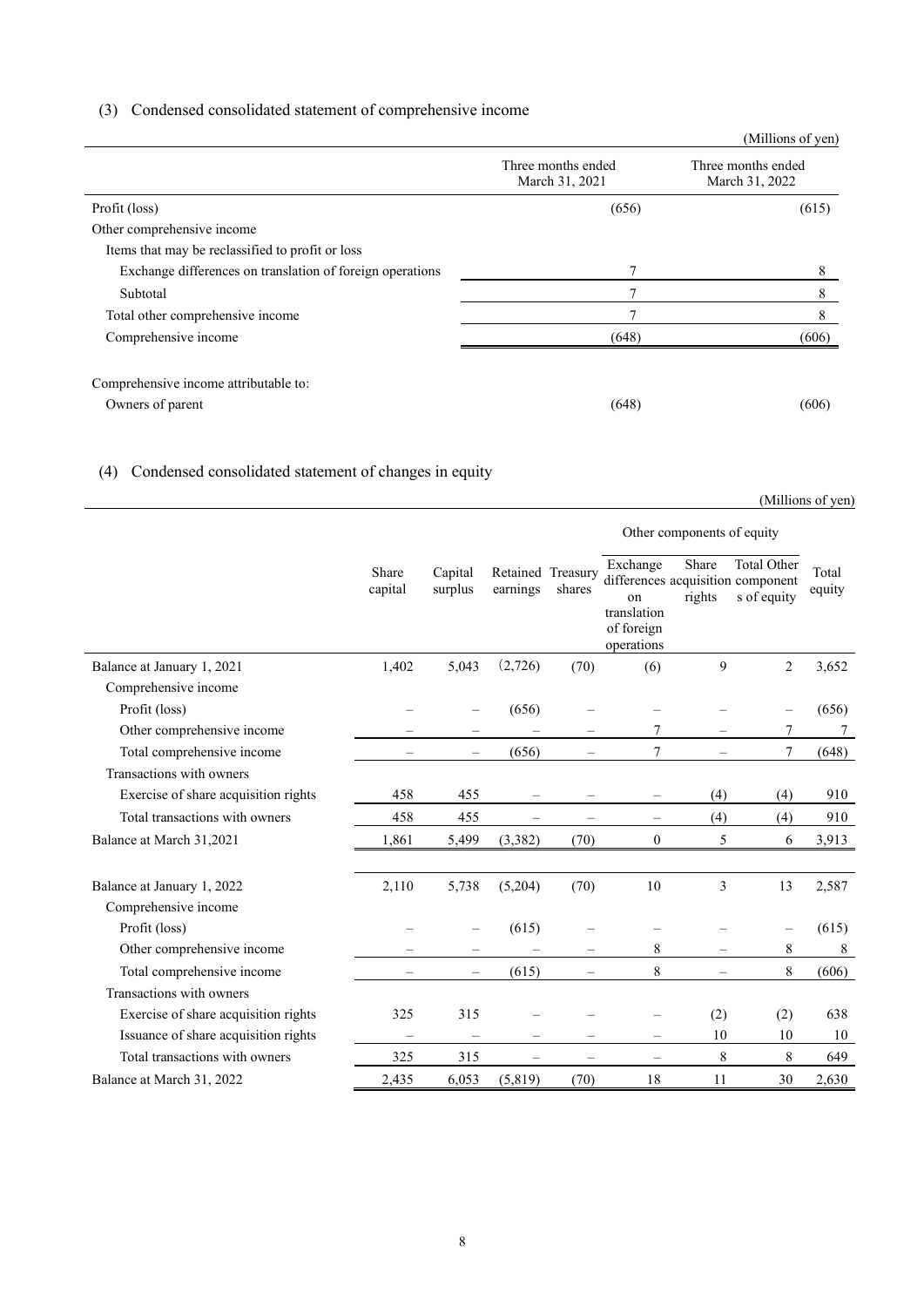<span id="page-10-0"></span>(5) Condensed consolidated statement of cash flows

|                                                              |                                      | (Millions of yen)                    |
|--------------------------------------------------------------|--------------------------------------|--------------------------------------|
|                                                              | Three months ended<br>March 31, 2021 | Three months ended<br>March 31, 2022 |
| Cash flows from operating activities                         |                                      |                                      |
| Profit (loss) before tax                                     | (650)                                | (606)                                |
| Depreciation and amortization                                | 123                                  | 124                                  |
| Finance income                                               | (0)                                  | (0)                                  |
| Finance costs                                                | 8                                    | 6                                    |
| Decrease (increase) in trade and other receivables           | (36)                                 | (3)                                  |
| Decrease (increase) in inventories                           | (30)                                 | (2)                                  |
| Increase (decrease) in trade and other payables              | (44)                                 | (78)                                 |
| Other                                                        | (17)                                 | 3                                    |
| Subtotal                                                     | (648)                                | (556)                                |
| Interest received                                            | $\theta$                             | $\mathbf{0}$                         |
| Interest paid                                                | (0)                                  | (0)                                  |
| Income taxes paid                                            | (1)                                  | (12)                                 |
| Net cash provided by (used in) operating activities          | (650)                                | (569)                                |
| Cash flows from investing activities                         |                                      |                                      |
| Purchase of property, plant and equipment                    | (0)                                  |                                      |
| Purchase of intangible assets                                | (1)                                  | (4)                                  |
| Other                                                        | (1)                                  |                                      |
| Net cash provided by (used in) investing activities          | (3)                                  | (4)                                  |
| Cash flows from financing activities                         |                                      |                                      |
| Proceeds from issuance of bonds                              |                                      | 500                                  |
| Redemption of bonds                                          | (1,000)                              | (500)                                |
| Proceeds from issuance of new shares                         | 910                                  | 638                                  |
| Proceeds from issuance of share acquisition rights           |                                      | 10                                   |
| Repayment of lease liabilities                               | (9)                                  | (10)                                 |
| Net cash provided by (used in) financing activities          | (99)                                 | 638                                  |
| Net increase (decrease) in cash and cash equivalents         | (753)                                | 64                                   |
| Cash and cash equivalents at beginning of period             | 2,964                                | 714                                  |
| Effect of exchange rate changes on cash and cash equivalents | 15                                   | 11                                   |
| Cash and cash equivalents at end of period                   | 2,226                                | 790                                  |
|                                                              |                                      |                                      |